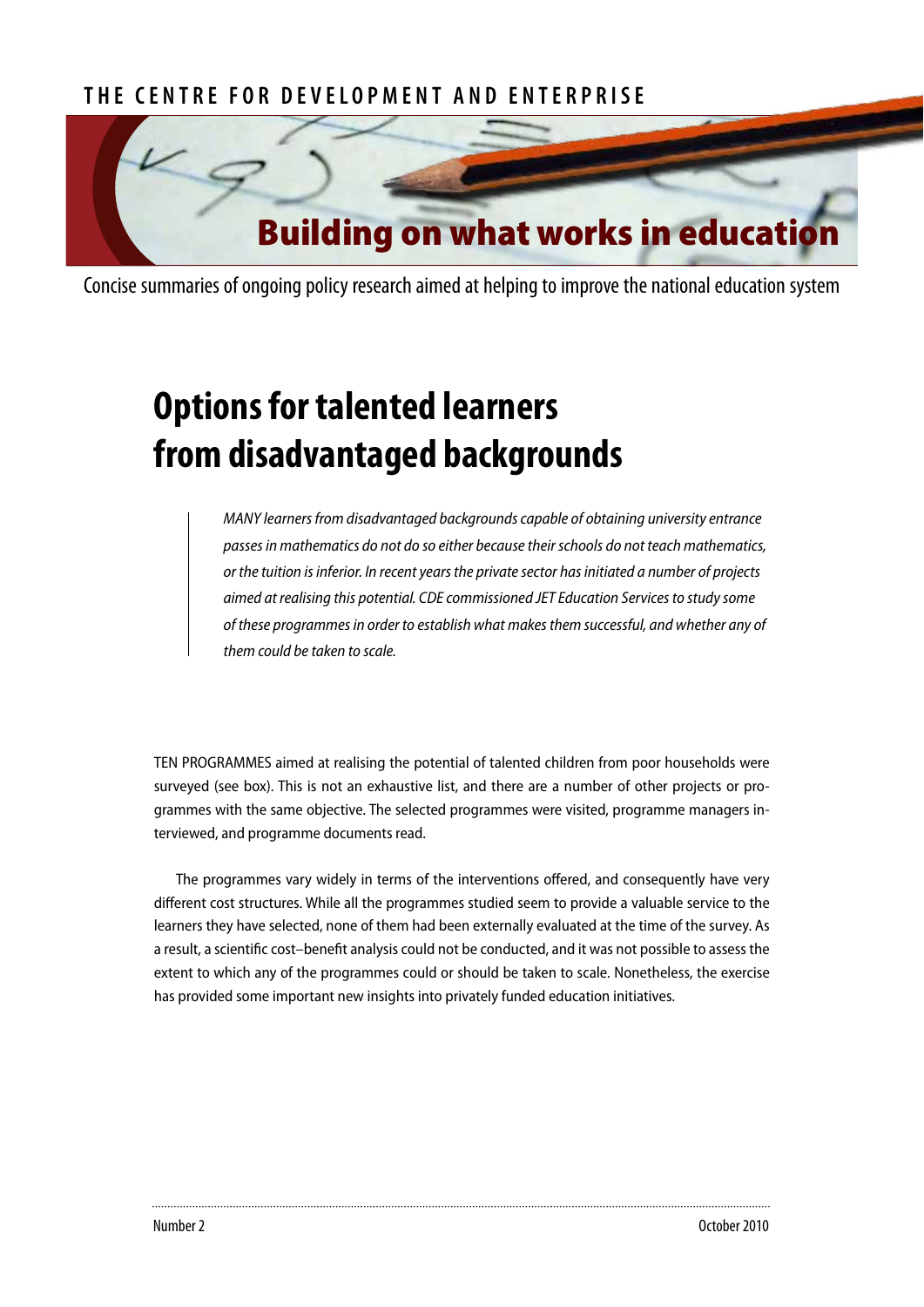| <b>TEN PROGRAMMES STUDIED</b>                                   |                                                                                                                                                 |
|-----------------------------------------------------------------|-------------------------------------------------------------------------------------------------------------------------------------------------|
| St John's Academy: three years<br>extra tuition                 | Enrichment at school - 3 years extra tuition in grades 10-12<br>for selected boys from disadvantaged backgrounds drawn<br>from nearby           |
| Star Schools: supplementary<br>education                        | Enrichment at school - 1000 learners with potential from<br>disadvantaged background given extra lessons, etc                                   |
| Sekolo sa Borokgo: independent<br>non-profit school             | Specialist school with placement - 100 per cent African pupils<br>in Jhb North suburbs focused on science, maths, and English                   |
| LEAP Science and Maths Independ-<br>ent Schools                 | Specialist school with placement - 100 per cent African pupils<br>in 3 CT and Jhb schools focused on science, maths, English                    |
| St Barnabas College: focused learn-<br>ing school               | Placement in existing schools - Bosmont, Jhb 50 per cent<br>African pupils drawn from wide region with focused learning<br>in science and maths |
| Alan Gray Orbis Foundation: school<br>placement programme       | Placement in existing schools - Representative racial spread of<br>high potential pupils placed nationally in Circle of Excellence<br>Schools   |
| Independent Schools Association:<br>Maths and English programme | Placement in existing schools - 19 participating private<br>schools take 333 pupils from disadvantaged backgrounds in<br>grades 10-12           |
| Make A Difference Foundation:<br>placement programme            | Placement in existing schools - 52 high potential learners<br>placed in mainly W Cape schools with records of good results                      |
| Scientific and Industrial Leadership<br>Initiative training     | Placement in existing schools - CT catch-up programme fol-<br>lowed by placement in high-performance public and private<br>schools              |
| <b>Student Support Programme:</b><br>placement programme        | Placement in existing schools - Jhb/Pretoria/EL programme<br>for placement scholarships from grade 7 upwards                                    |

CDE 2010

# **Programme types**

The sample can be broken down into two main types: enrichment programmes and placement programmes.

- Enrichment programmes are those which leave children in their current schools and provide additional classes outside of school hours. They can be further classified according to whether they are held on school premises, or at venues other than schools.
- • Placement programmes are those which take talented children from deprived backgrounds out of their schools, and often out of their homes and communities as well. They can be further broken down into two types: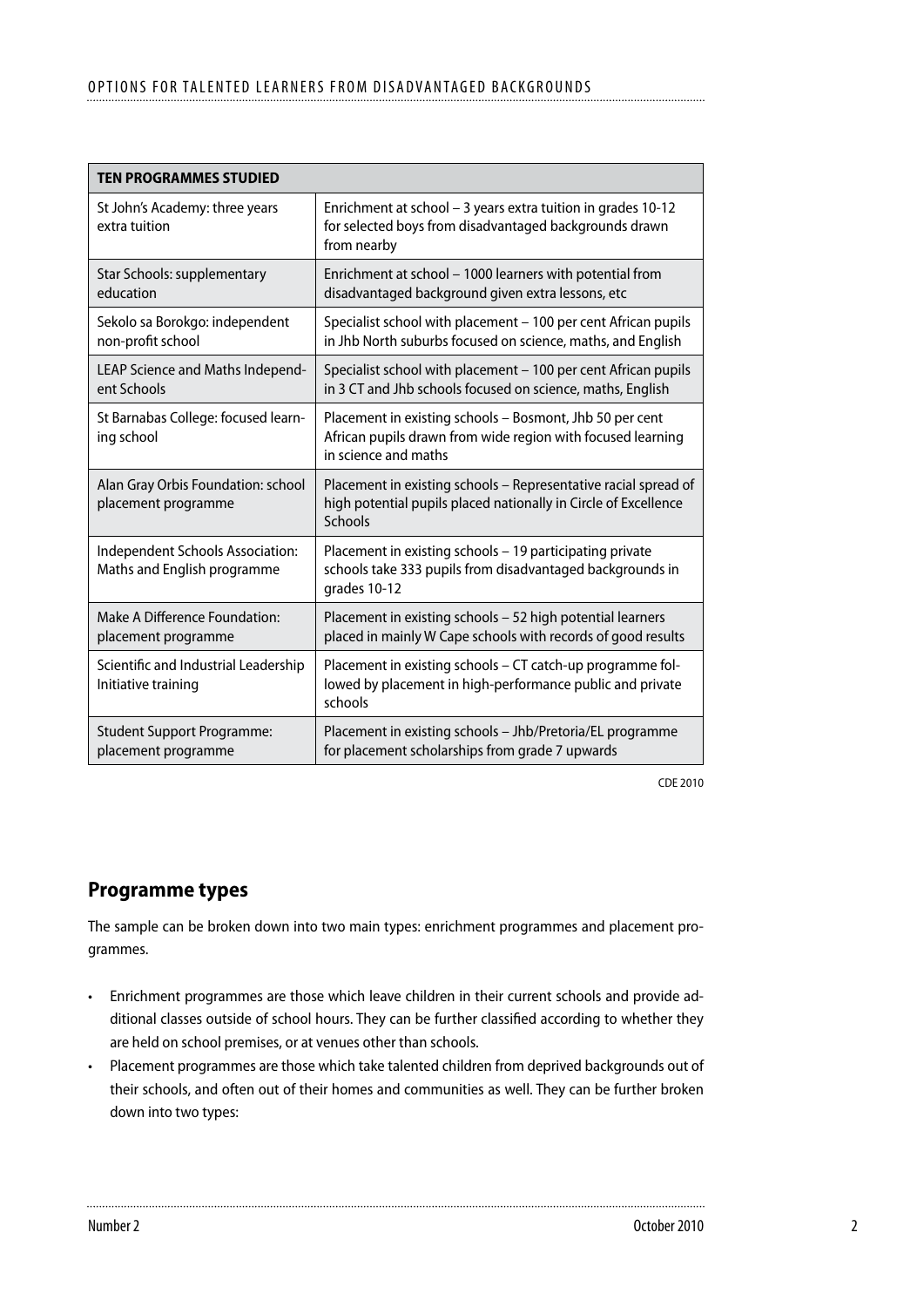- Specialist mathematics and science schools which select learners on the basis of talent in mathematics; and
- Learner placement programmes which place talented learners in existing schools.

Enrichment programmes offer supplementary lessons to learners over and above their normal school education. Learners remain in their own schools during normal school hours and receive extra lessons in the afternoons, on Saturdays, or during school holidays. These programmes support learners, and do not replace normal schooling. Examples of enrichment programmes that focus on mathematics, science and English are the St John's Academy and the Star Schools Maths and Science Incubator Programme.

Special mathematics and science schools – such as Sekolo sa Borokgo and the LEAP Schools – may be sponsored by the private sector, or may be established by a provincial education department. One example of the latter option is St Barnabas College, originally a non-government initiative, which was taken over by the Gauteng Department of Education.

The most common type of programme places selected learners in existing public or independent schools with a track record of producing good mathematics and science results. Examples include the Allan Gray Orbis Foundation (AGOF) Scholarship Programme, the Maths and English Programme of the Independent Schools Association of South Africa (ISASA), the Make a Difference (MAD) Foundation, the Scientific and Industrial Leadership Initiative (SAILI), and the Student Sponsorship Programme (SSP).

## **Selection of learners**

The concepts of aptitude and achievement are closely related, yet distinctly different. Aptitude refers to the inborn potential to perform a specific task or learn a specific skill. Achievement refers to current performance, or level of mastery in a specific area.

Aptitude tests generally produce very reliable results, and can provide standardised, consistent, and valid predictions of a learner's future success in a specific area. However, they are relatively expensive, require specialised administrators, are not readily available in all official languages, and cannot easily be adapted to specific needs.

By contrast, achievement tests are more readily available in all languages, easier to develop and administer, can be relatively easily adapted to specific needs, and are available in more forms and more languages. Furthermore, reliability and validity data are usually available for standardised achievement tests.

Neither aptitude tests nor achievement tests used in isolation are sufficient predictors of future academic success. Research in the United States, for example, has shown that only 25 per cent of students' grades could be explained on the basis of commonly used test scores. Thus 75 per cent of students' grades are explained by factors such as motivation, determination, personality, emotional maturity, and study habits.

Neither aptitude tests nor achievement tests used in isolation are sufficient predictors of future academic success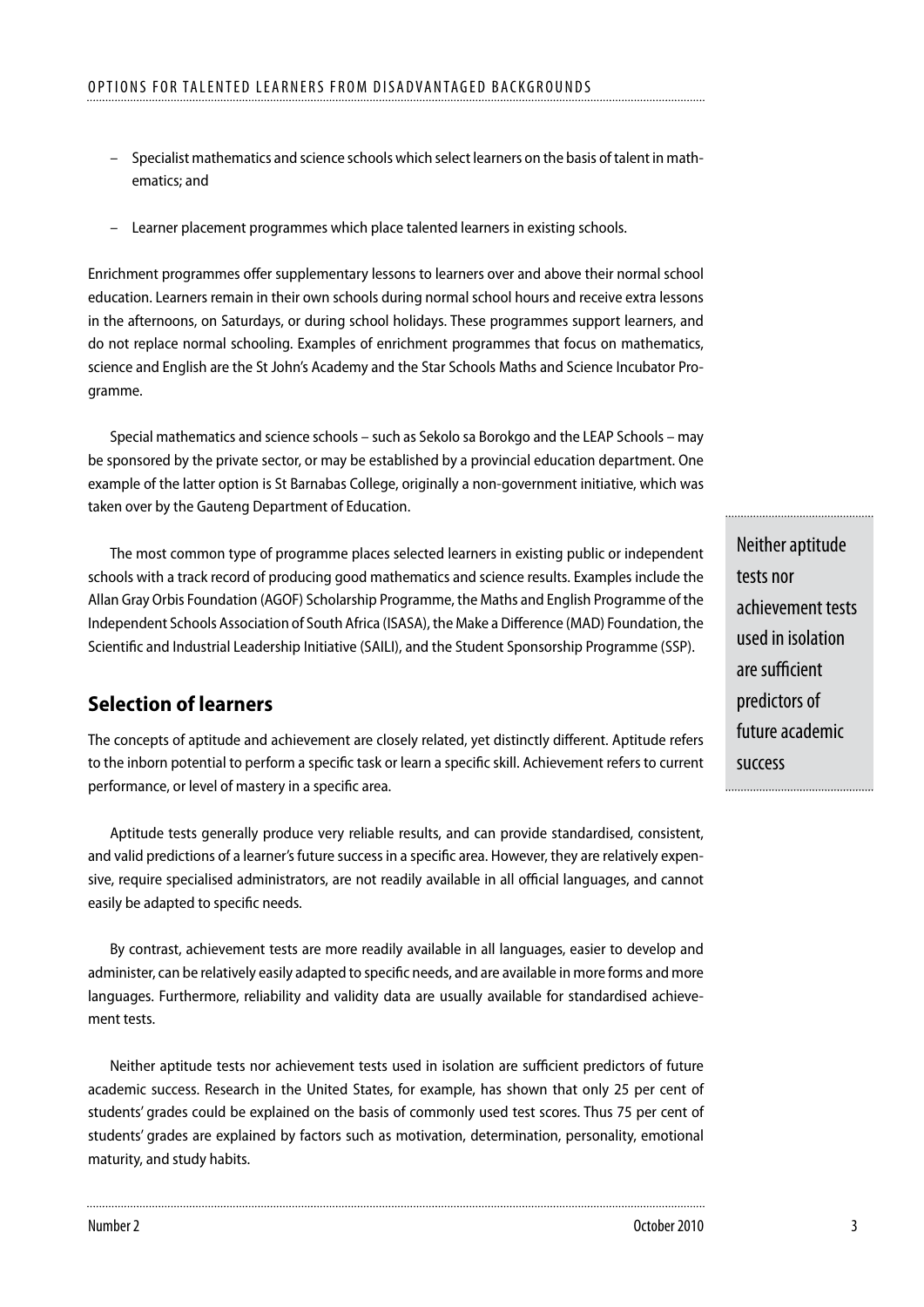St John's Academy is the only programme that does not test learners: it selects its learners on the basis of recommendations from educators at the learners' schools, together with an interview. The Academy does not seek to corroborate these recommendations, as it believes the educators have been successful in identifying talented learners who have an aptitude for mathematics but lack the basic foundations in mathematics, science and English they should have received in primary school.

Two of the organisations interviewed – the Make A Difference Foundation (MAD) and St Barnabas College – use aptitude tests to select learners. The MAD Foundation believes this is a scientific way of identifying learners with aptitude and, although very expensive, it has proved to be an accurate approach. St Barnabas College uses the Global Scholastic Aptitude Test (GSAT), but in conjunction with an English test which assesses comprehension, punctuation and writing, and a mathematics test which tests the basic mathematics skills which a learner should have obtained by Grade 7. While those organisations that use achievement tests are generally satisfied with this method, they all express a desire to measure aptitude.

The main problem in relying on achievement tests, is that they usually only test what a learner should have learnt at school by a particular grade. Most beneficiaries or aspirant beneficiaries have attended primary schools where the fundamentals in most subjects, but particularly mathematics, science and language, were not taught adequately. As a result, these learners, who are usually regarded as talented, and have achieved good results at their own schools, have huge gaps in their learning, and do not perform well in the achievement tests. So while learners may have the potential to do well at mathematics, their inadequate schooling puts them at a disadvantage in this type of test.

Most programmes have devised additional methods for identifying promising learners, in order to circumvent the constraints of achievement tests. These include setting benchmarks for inclusion; assessing learners' potential either through interviews or observation or through their own writing; or by assessing learners' 'teachability', or ability to learn. The last assessment is based on a test-teach-test technique. Here learners' are tested on work which is based on arithmetic, but which they have never learnt before, then they are taught the area they were tested on, and retested: the scores achieved are meant to reflect a learner's ability to absorb instruction.

The programmes and schools examined identify learners at different ages, but most place learners in schools or in supplementary education either in Grade 8 or Grade 10. There seems to be a consensus that the younger the learner, the better they will do. The later a learner is identified, the more irrelevant aptitude seems to be if the basics that should be learnt in primary and early secondary school are not in place. Learners placed in a programme in Grade 10 spend a lot of time trying to catch up, and while an aptitude in mathematics may help them, three years might not be enough to catch up and achieve a good mathematics pass.

Lack of funding seems to be the main reason why many organisations don't identify learners at a younger age. There are, however, both advantages and disadvantages to choosing learners at a younger age. Identifying learners earlier provides organisations with a bigger pool to choose from, and gives the school extra years to work with learners. On the other hand, ISASA has found that there are some benefits to identifying learners in Grade 10. It believes that learners who have reached Grade 9 in a Lack of funding seems to be the main reason why many organisations don't identify learners at a younger age

.......................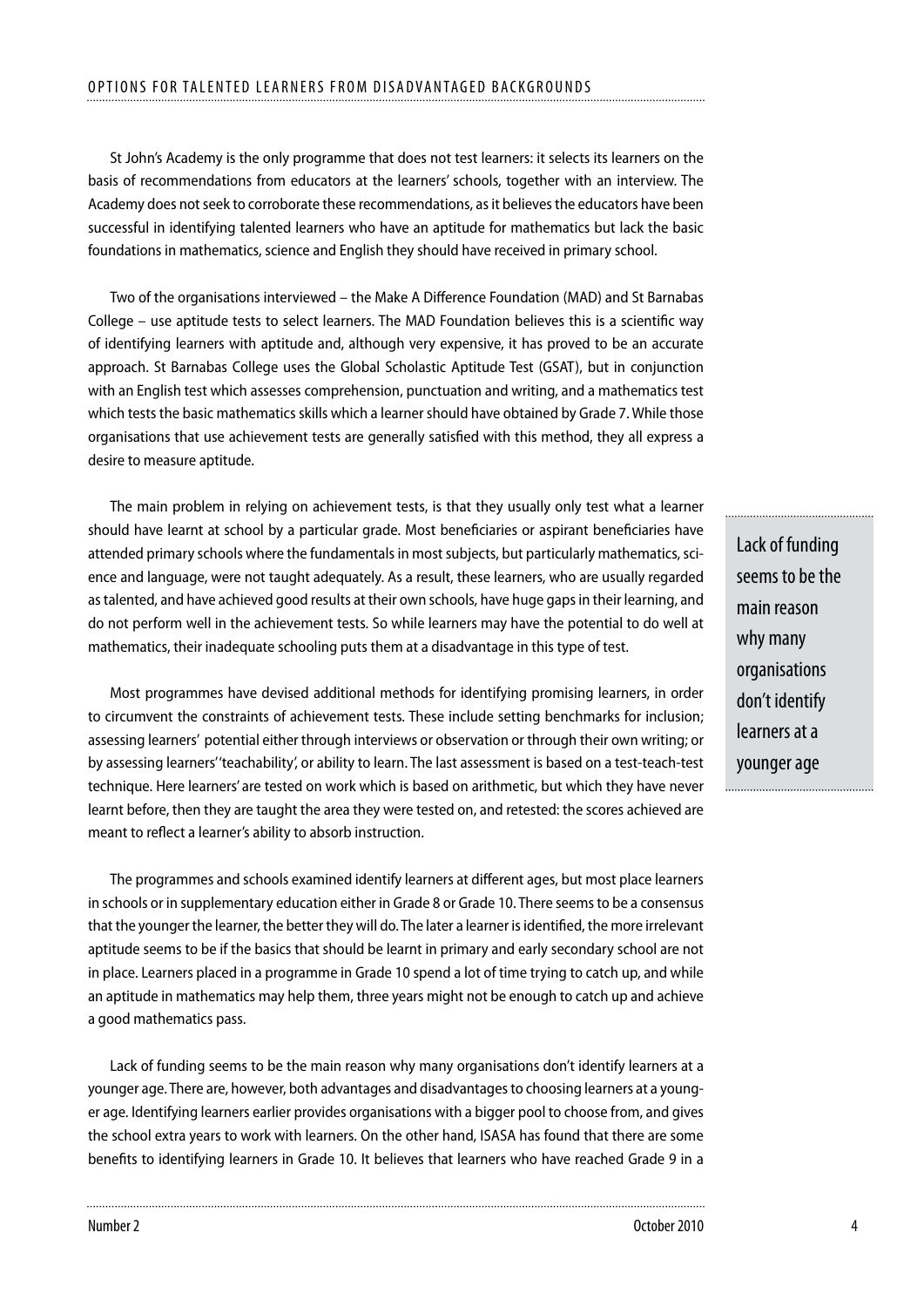public school and achieved more than 60 per cent in mathematics are resilient and willing to work hard, which are important characteristics for success.

# **Selection of schools**

Placing learners in the right schools is very important. All the placement programmes have strict criteria for selecting schools, and schools are sometimes required to create structures for supporting learners. While programmes vary, the general criteria for including a school in their programme include matric results; resources; academic and emotional support structures; the economic, social and cultural 'fit' between schools and learners; and the proven ability of a school to integrate learners. Most programmes insist that the school appoints a co-ordinator to mentor the selected learners and oversee support programmes, which generally include extra lessons as well as social support. The ISASA Mathematics and English (ISASA M&E) Programme, in which 19 participating private schools take 333 pupils from disadvantaged backgrounds into grades 10-12, chooses schools in which learners are likely to feel comfortable socially and economically; consequently, very few learners are placed in the most expensive private schools.

Programme managers have found that schools are usually happy to participate in these placement programmes. The school fees are guaranteed (although in some instances private schools subsidise fees). The learners are usually highly motivated and disciplined; perform well; and, especially at highfee private schools, add to the racial diversity of the learner population.

However, there are some difficulties in placing learners in public schools. Unlike independent schools that can enrol any learners they like, the admission of learners into public schools is governed by legislation in terms of which a school must give preference to learners who live in their feeder zone, or whose parents work in the feeder zone. As a result, many good public secondary schools cannot accommodate learners from elsewhere on their placement programmes. Furthermore, a public school may not administer any test relating to the admission of a learner, or authorise or request any other person to administer such a test (although programmes are free to apply selection tests for bursary purposes). For these reasons it would be difficult to implement a learner placement programme on a large scale in public schools, unless the legislation is changed.

# **Academic support**

One problem common to all the programmes and schools is dealing with backlogs in mathematics, science and English. The academic enrichment offered by St John's Academy and the Star School Incubator programmes exist specifically to help learners overcome these backlogs, and supplement what they learn at school. Many placement programmes require host schools to offer extra lessons for participating learners. Modalities of academic support include extra lessons, Saturday classes, holiday camps, and allocating additional time for mathematics, science and English in the timetable.

One problem common to all the programmes and schools is dealing with backlogs in mathematics, science and **English**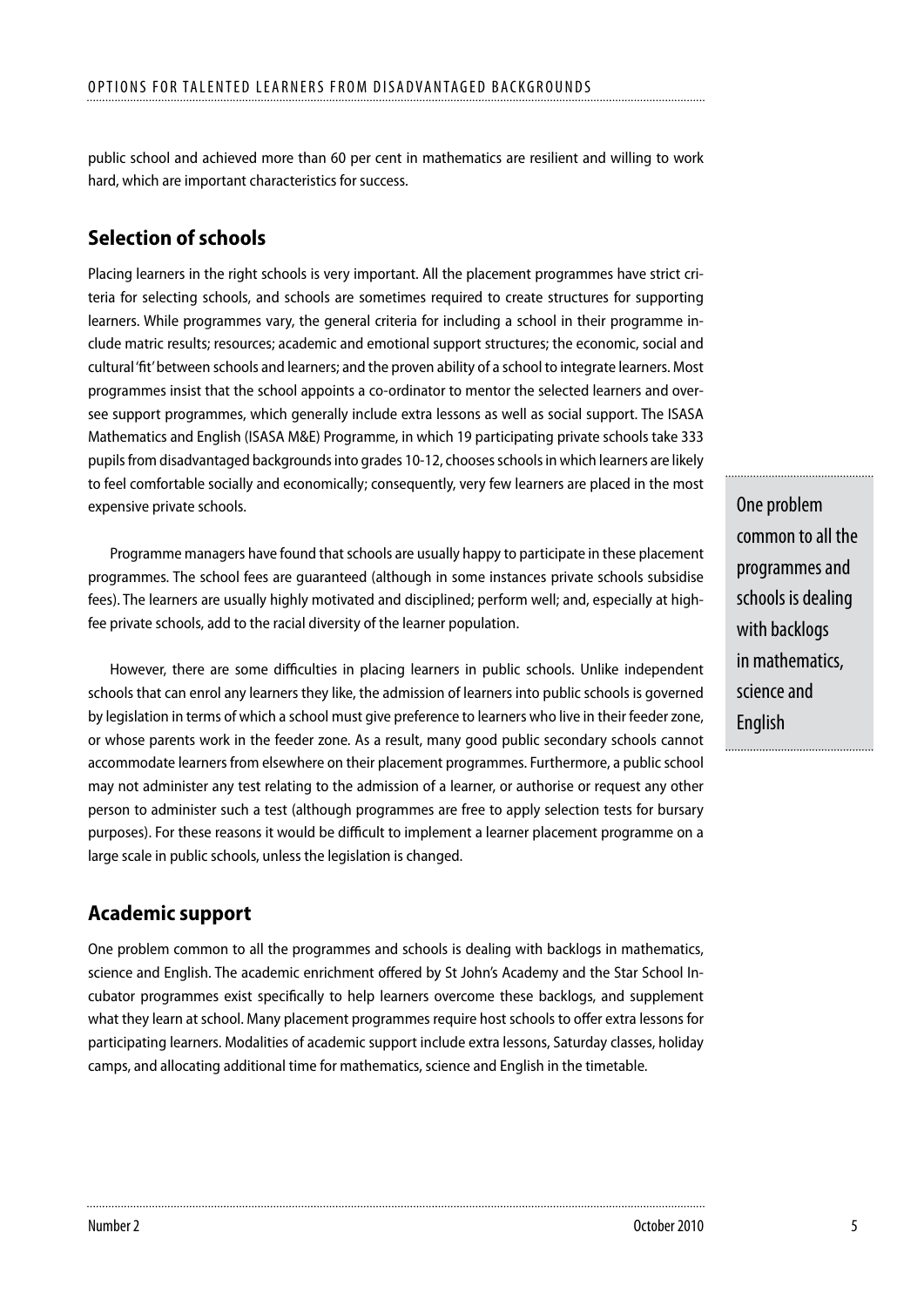# **Emotional and social support**

A vital area of support for almost all the programmes is emotional support: all the respondents agreed that addressing emotional and social difficulties faced by selected learners was essential to producing good mathematics and science graduates, no matter what academic interventions or inputs are made. This is especially true of placement programmes which move children from deprived areas to more affluent ones. The background from which disadvantaged learners emerge is often characterised by poverty, a lack of stimulation, unsafe environments, violence, a lack of resources, no electricity, lack of food, absent parents, death, illness, a lack of confidence, and an absence of positive role models. Many learners experience most or all of these problems at the same time. Moreover, while most beneficiaries of placement programmes were among the best-performing learners in their old schools, their grades often drop in their new schools, and they are just average or even among the worst performers in their grade.

This often makes them feel insecure. They also experience pressure to achieve from many quarters – themselves, their parents, their community, their previous school, their new school, and the programme. Also, learners joining programmes in Grade 10 are at a particularly vulnerable age: they leave old school friends and familiar environments, and enter a new environment with a different culture and norms, where friendships and cliques have already been established.

Various strategies have been developed to mitigate these difficulties. For example, 'whole personal development' is an integral part of the LEAP objective. One of LEAP's philosophies is that long-term systemic impacts and improvements will only be achieved with a holistic intervention. For LEAP learners to achieve academic goals, other changes need to occur as part of the learning process. The life orientation (LO) classroom is the space in which the interventions are most often 'triggered, managed, and monitored', and in which learners develop a sense of internal structure as well as the capacity to manage and overcome life and academic pressures. Besides life orientation, LEAP schools offer a number of other interventions to assist learners: providing lunch; weekly visits from a health nurse who checks eyes, teeth, and general health; monthly visits from a reproductive health counsellor; and a full-time occupational therapist and addiction counsellor.

Similarly, the ISASA M&E programme provides learners with emotional support in the form of mentors which each school is required to appoint. For ISASA the mentor system is the key to the success of the programme: learners require a lot of support and encouragement, and this is the task of the mentor. The camps which ISASA hold twice a year for each grade are also aimed at assisting learners with their emotional and social development; they combine academic, physical, team-building, confidence-building, and leadership development activities. In Grade 12, career guidance is also offered at the camps.

The SSP programme requires participating schools to appoint a co-ordinator who can keep an eye on learners, and help them when necessary. Learners also attend two camps during the year, focusing on orientation, team-building, and character development. The MAD Foundation allocates a mentor to each learner. The mentors are volunteers who support the learner, and act as role models. Mentors take learners on outings, invite learners to visit them, visit learners at school, and keep up to date with their progress. The AGOF offers a personal development course for each grade up to grade 11. Its managers believe the course plays a vital role in helping learners who come from backgrounds other than those of learners at A vital area of support for almost all the programmes is emotional support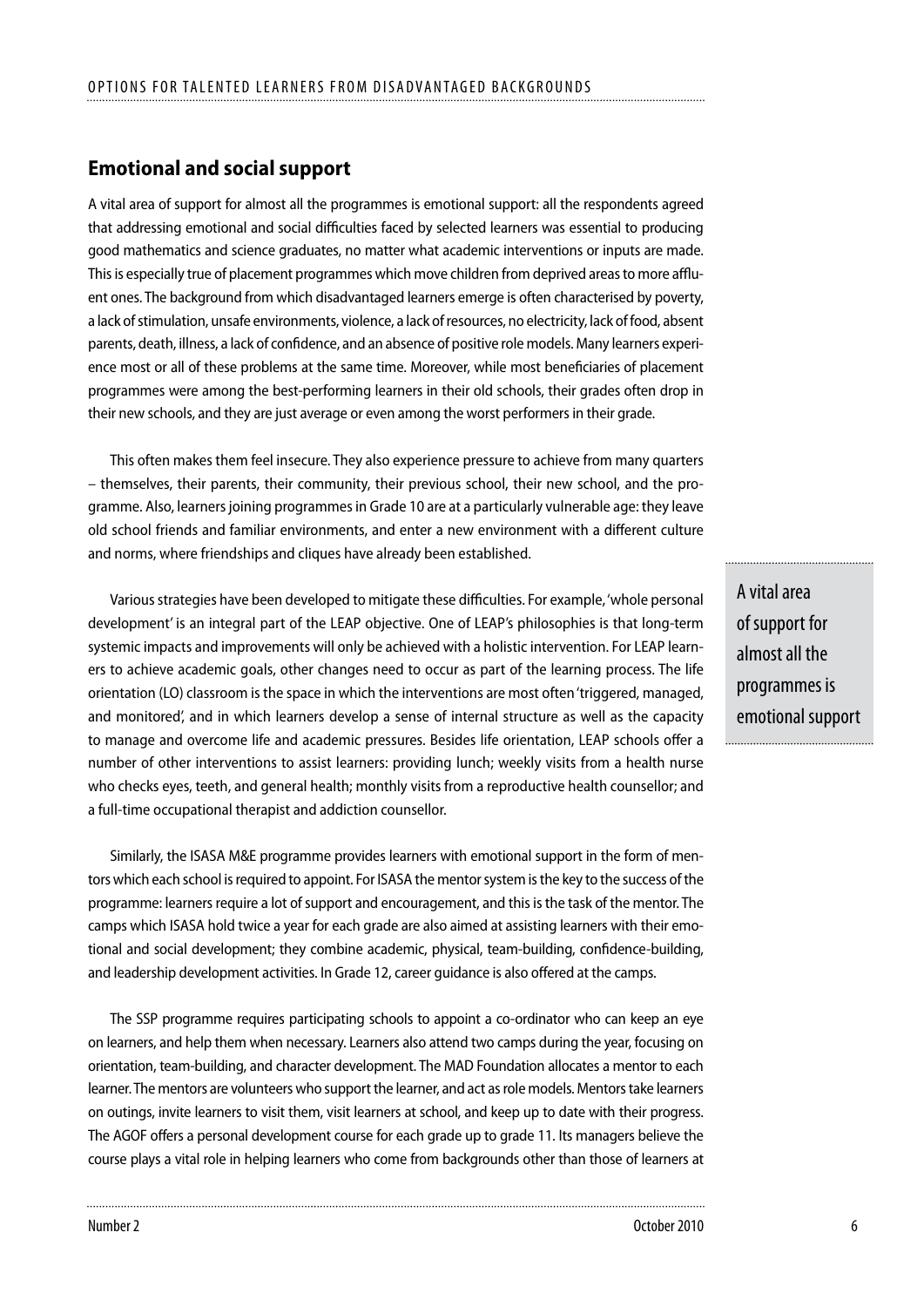the placement school to settle down. St John's Academy and SSB both have full-time psychologists on their staff who assist and counsel learners where necessary. St Barnabas College utilises the services of a local counselling NGO. Many of the host schools have full– or part–time psychologists to assist learners.

## **School expenses**

One of the main benefits of placement programmes is that they cover all costs, including school fees, the cost of uniforms, sports clothes and equipment, books, stationery, and school excursions. This is the case with the Allan Gray Orbis Foundation, ISASA M&E programme, SAILI, SSP, LEAP Schools, and St John's Academy. In cases where learners are placed in boarding facilities, this is also covered by the scholarships. The Star School Incubator programmes provide learners with all their learning materials.

# **Boarding**

When learners are placed in schools where boarding is required, the cost of boarding is usually covered by the scholarship. Managers of programmes that provide boarding list a number of advantages, particularly for learners from deprived or troubled homes: boarding provides a safe environment, three nourishing meals a day, electricity, access to a library, computer centre, homework supervision and assistance, freedom from household chores and the care of younger siblings, and a support system in the form of a matron, nursing sister or teacher. However, learners placed in boarding often find it difficult to adjust and may take time to settle down, particularly if they come into boarding in Grade 10.

Boarding is expensive. According to the managers of all programmes that place learners in independent schools, those schools subsidise the boarding fees. Moreover, the Gauteng Department of Education subsidises learners boarding at St Barnabas with R2 000 per child per year.

# **Transport**

Only the LEAP Schools and St John's Academy transport learners to and from school. Programme managers said this was essential for getting learners to school or the enrichment programmes both quickly and safely. The provision of transport ensures more regular attendance. Some donors fund the transport of learners to and from their homes. However, this is not always the case, and sometimes transport issues do cause problems for learners. There have been occasions where schools could not participate in an incubator programme because of transport problems. In fact, according to Star Schools managers, in the current economic climate some companies which fund incubator programmes are cancelling transport arrangements.

## **Programme costs**

Costs vary widely, depending on what they cover, the schools at which learners are placed, and whether boarding is included. Fees at independent schools are often much higher than at government schools, but in many cases the independent schools subsidise beneficiaries' fees. As one would expect, the enrichment programmes are much cheaper (less than R10 000 per learner per year) than the learner

When learners are placed in schools where boarding is required, the cost of boarding is usually covered by the scholarship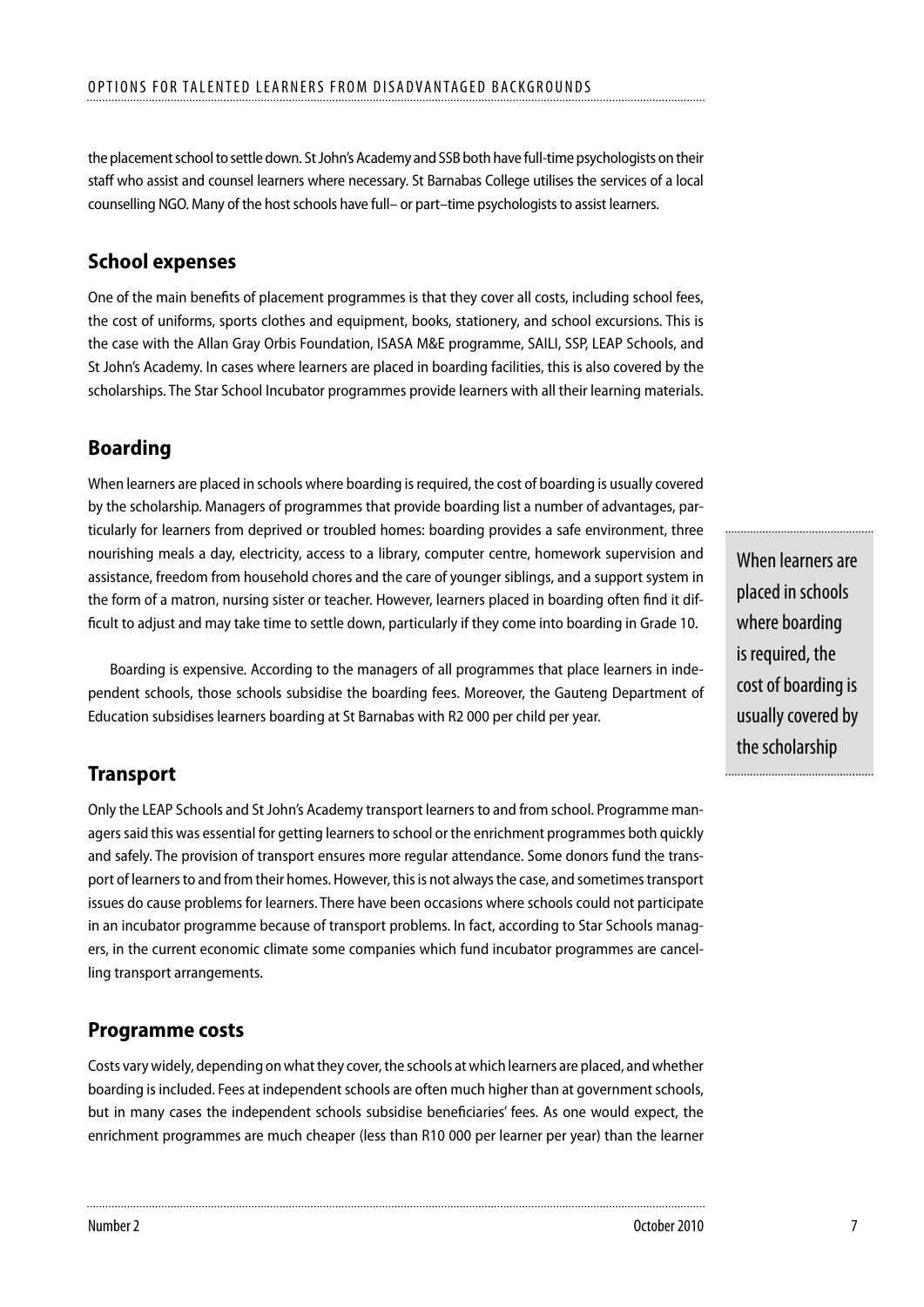placement programmes (about R20 000 to R30 000), while specialist schools are obviously the most expensive to run (R30 000 to R60 000 per learner per year).

## **Going to scale**

A modelling exercise was undertaken to explore the feasibility of scaling up current activities. A large number of scenarios are possible: we chose five to illustrate some of the possibilities.

#### **Scenario 1: Doubling up**

**Assumption**: Double the number of NSC passes (i.e., add about 50 000 learners) with mathematics passes at 50 per cent.

**Numbers**: Start with 13 000 selected learners in year one, and scale up to 50 000 over eight years.

**Selection**: Students with potential in maths identified by aptitude testing.

**Modality**: Placed in Model C-type schools (could include top-end Dinaledi and middle-range independent schools), with the full spectrum of academic and social support.

**Cost drivers**: School fees (R20 000 per learner a year, minus government subsidy of R800), academic and social support (two sessions a week over 40 weeks at R150), half the students in boarding, with a government subsidy of R2 000 per child a year, travel costs for the non-boarding students, programme administration (10 per cent).

**Total costs:** R730 million in year one, and a total of R27 billion over five years

**Constraints**: This is an unrealistic option, not only for reasons of cost, but also because it is highly unlikely that enough places will be found at suitable schools.

#### **Scenario 2: Top Schools**

**Assumption**: This is a more realistic version of Scenario 1, with 20 learners placed in each of 20 top schools. This could provide the foundation for later expansion.

**Numbers**: The only difference with Scenario 1 is that many fewer children are targeted. Four hundred additional learners will be recruited annually, giving a project total of 2 000 over five years.

**Cost drivers**: Same as Scenario 1.

**Total costs**: R22 million in year one, and R379 million over five years.

#### **Scenario 3: Dinaledi**

**Assumption**: This is a variant of the first two models, with 20 learners placed in each of the top 100 Dinaledi schools rather than in Model C schools.

A modelling exercise was undertaken to explore the feasibility of scaling up current activities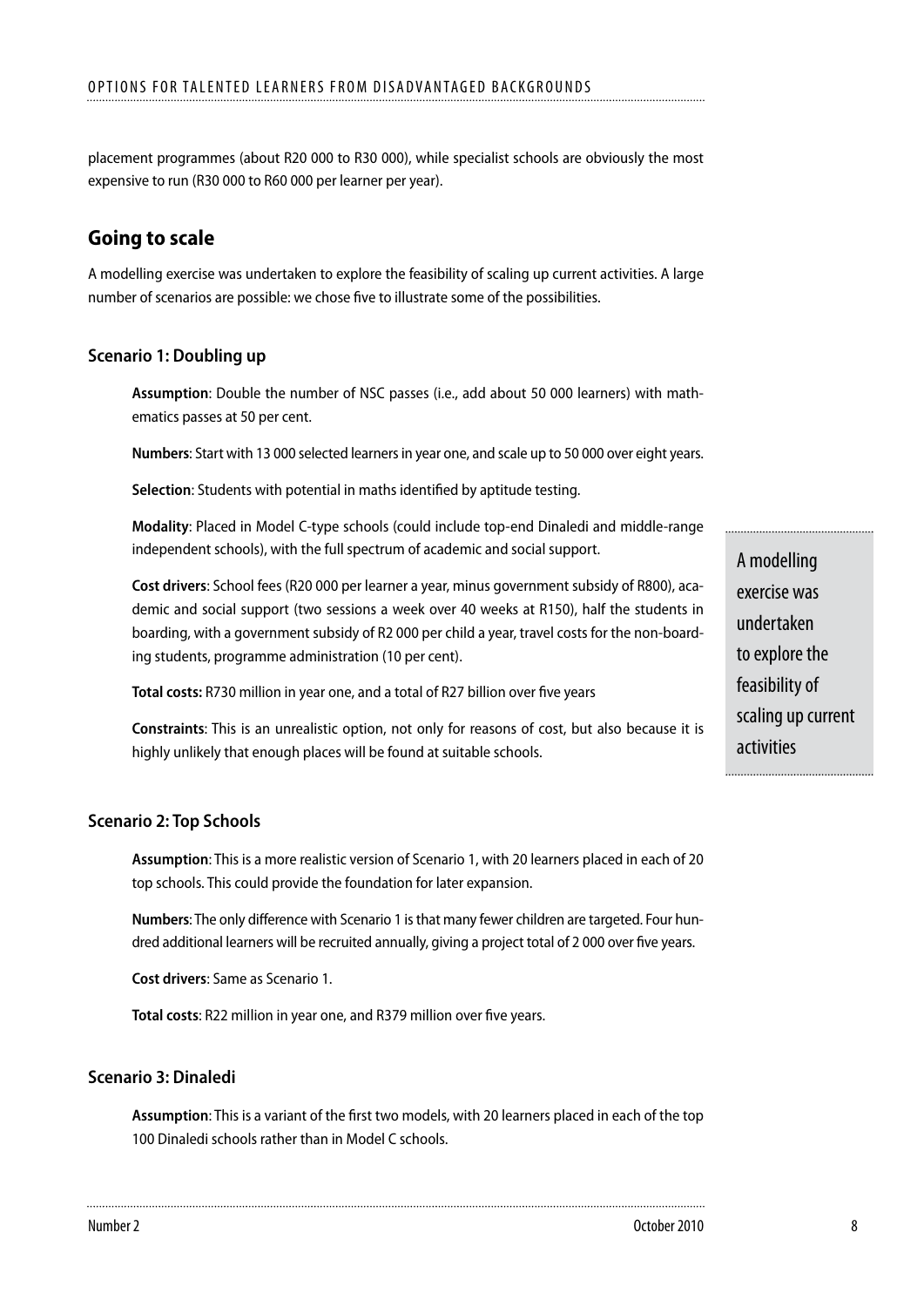**Numbers**: This scenario could target 2 000 additional learners a year, giving a possible (assuming 100 per cent pass rates) total of 10 000 additional maths passes in five years.

**Main cost drivers**: Academic and social support (two sessions per week over 40 weeks at R150), half the students in boarding, with a government subsidy of R2 000 per child a year, the nonboarding students travelling, school fees (R2 000 a year), programme administration (10 per cent).

**Total costs**: R38 million in year one, and R727 million over five years.

**Advantage**: This is the most feasible immediate option for government to take to scale, with or without private sector support (but see remarks on risk of Dinaledi school performance below).

**Disadvantages**: Legal restrictions on admitting learners from outside the feeder areas to public schools, and on screening entrants by means of testing, will need to be circumvented. In addition, the assumption above is that Dinaledi Schools will have a 100 per cent success rate, which is unrealistic given current performance.

## **Scenario 4: St John's Academy approach**

**Assumptions**: This is an enrichment scenario, with 24 learners participating in each of 20 private schools.

**Numbers**: 480 additional matric passes a year, or 2 400 over five years. In terms of learner numbers, it compares with Scenario 2, but is much more cost-effective.

**Main cost drivers**: Teachers' salaries, travel, administration (10 per cent), lunch.

**Total costs**: R8 million in year one, and R50 million over five years.

**Advantage**: This is the most cost-effective option, with high-quality, intensive academic input. Since they do not radically alter the environment of participant learners, enrichment programmes do not need to provide the extensive forms of social and emotional support needed in placement programmes.

**Disadvantage**: Replication of enrichment programmes will be limited by the number of schools willing and able to serve as hosts, given the hidden costs that this implies for them.

## **Scenario 5: Specialist schools**

**Assumption**: Establish specialist independent schools – such as those provided by LEAP, St Barnabas and Sekolo sa Borokgo – which arguably provide the best overall 'whole child' care.

**Numbers**: 400 new learners a year, amounting to 2 000 learners over five years, making it comparable to Scenario 2.

**Total costs**: R60 000 a year per learner, amounting to R120 million over five years, or five times the cost of Scenario Two.

This scenario could produce 2 000 additional learners a year, giving a possible total of 10 000 additional maths passes in five years

.....................................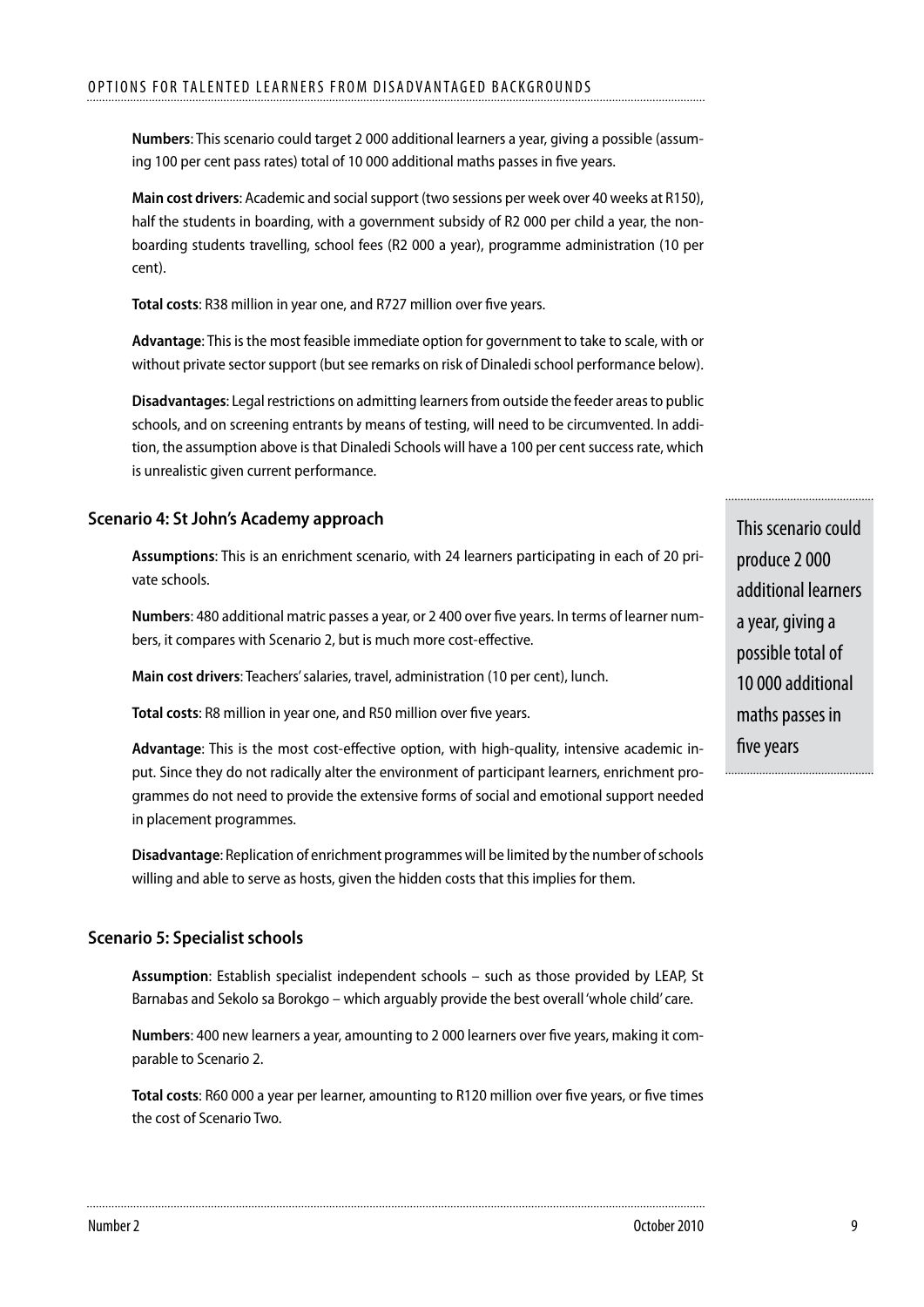**Advantages and disadvantages**: Records suggests comparative effectiveness, but also comparatively costly.

# **Concluding remarks**

There is little doubt that private sector and NGO initiatives in the field of mathematics education have led to some measurable successes, and that aptitude testing has played an important role in these interventions. Yet few people seem to be aware of the very wide spread of private sector initiatives of this nature, and the ten evaluated here are only a sample of the models which have found favour with many companies, particularly when they are implemented in their vicinity.

Some education specialists are sceptical of private initiatives on the grounds that they have not been independently evaluated, and that it is often difficult to distinguish companies' own assessments of these programmes – expressed in public relations or CSI-speak – from their actual efficacy and impact. Others argue that these interventions at the secondary school level are made too late, and that interventions at the primary school level would have more impact. Nevertheless, independent monitoring and evaluation is spreading, and stronger evidence about the relative effectiveness of various programmes should become available.

Speculating on the cost-effectiveness of going to scale is therefore probably premature. Future impact studies may show that the most expensive option is the only one that works in the long term. Evaluations should be of a longitudinal nature, tracking the progress and performance of graduates beyond their school careers. In the meantime, however, indirect evidence suggests that our simple modelling of the costs of going to scale probably underestimates the potential of private initiatives, and overestimates the cost-effectiveness of the Dinaledi option.

The widespread use of testing in the ten programmes under review suggests something which is philosophically important: the need to recognise and incubate potential. This is consistent with the general approach of many companies in the private sector. Combined with a sustained drive towards cost-effectiveness, it is this culture of incubating potential that is most likely to start lifting South Africa from – in the words of *The Economist* (3 June 2010) – the 'bottom of the world class' of education.

There is little doubt that private sector and NGO initiatives in the field of mathematics education have led to some measurable successes

This summary is based on a research report by **N Taylor, J Shindler, R du Toit and M Mosselson** entitled 'Aptitude testing for mathematical ability', commissioned by CDE, Johannesburg, 2010. This report is available from CDE. Please send your request to info@cde.org.za.